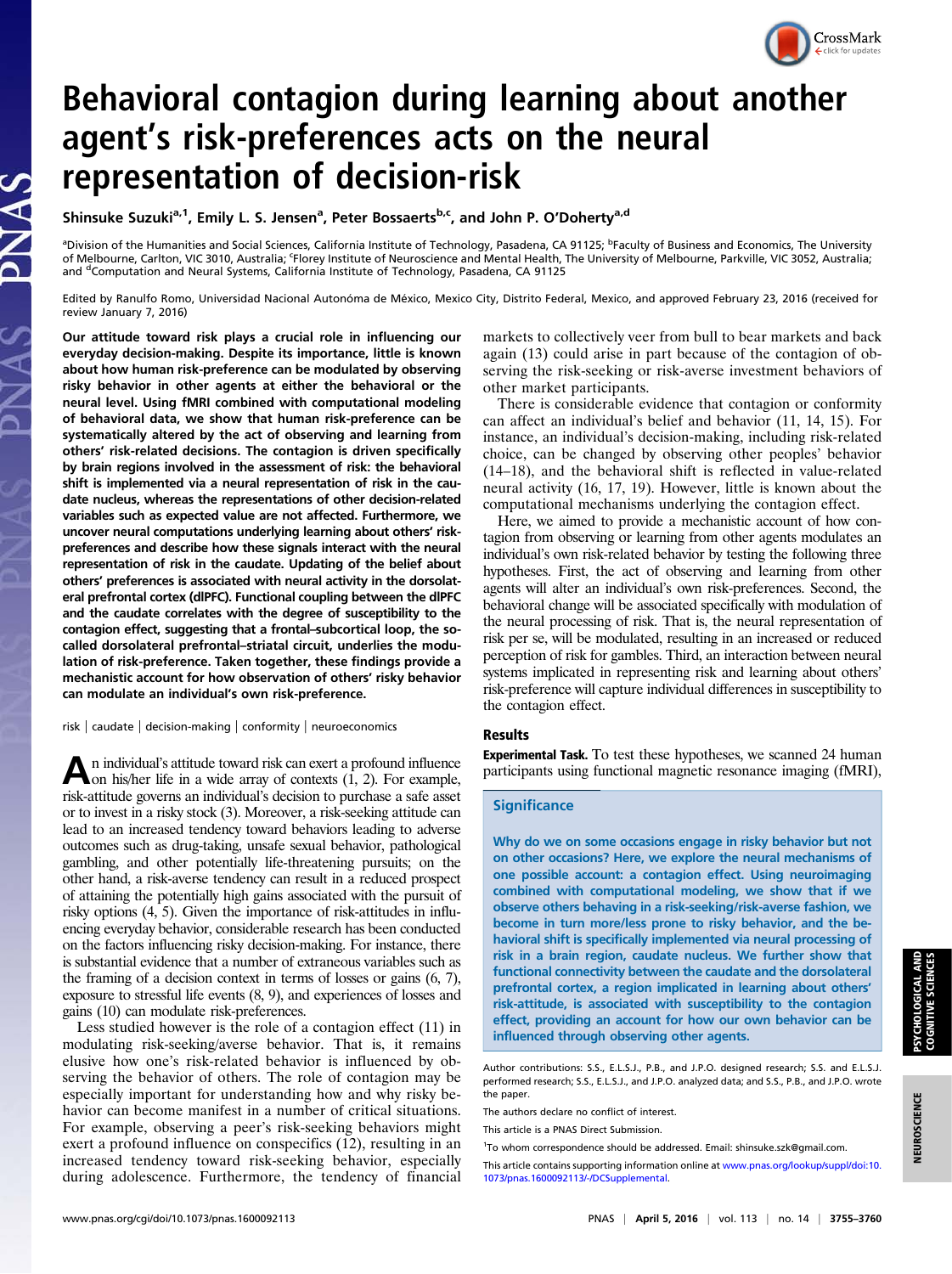

Fig. 1. Experimental task and basic behaviors. (A) Timeline of each trial. On Self trials, participants decide whether to accept or reject a gamble within 4 s (response time range, 0.29–3.88 s; mean  $\pm$  SD, 1.62  $\pm$  0.51; data from all of the participants are collapsed). If participants accept, they can gamble for a specific amount of money; otherwise, they can take a guaranteed \$10. The reward probability and magnitude of the gambles are varied on every trial and are represented by a pie chart (size of the green area indicates the probability; and the digits denote the magnitude). On Observe trials, participants are asked to observe a choice of another person, the "observee." On Predict trials, participants predict the choice that the observee would make (response time range, 0.78-3.90 s; mean  $\pm$  SD, 1.79  $\pm$  0.56). Note that instruction phases were presented only during the first trial in each block. (B) Overall schedule. Sessions 1, 3, and 5 include only Self trials, whereas sessions 2 and 4 contain all of the three trial types in a block-wise manner. Orange, blocks of Self trials; blue, blocks of Observe trials; green, blocks of Predict trials. White digits denote the number of trials in each block. (C) Participants' risk-preference in Session 1 (orange) and the two observees' preferences (blue, mean  $\pm$  SD). Positive and negative values indicate risk-seeking and -averse, respectively.

while they repeatedly chose between a risky gamble and a guaranteed \$10 (Self trials) (Fig. 1A), observed decisions of confederates (Observe trials), and predicted the confederates' decisions (Predict trials). The set of gambles presented (Fig.  $S1A$  and B) was designed to decorrelate the risk (variance of reward) from the expected value of reward across trials (1).

The experiment consisted of five sessions, in which the three types of trials were presented in a block-wise manner (Fig. 1B): Sessions 2 and 4 involved all three types, whereas Sessions 1, 3, and 5 included only Self trials. The confederate ("observee") for Observe/Predict trials was different between Session 2 and 4: one for Session 2 was risk-averse and the other for Session 4 was riskseeking, or vice versa ( $Fig. S1B$ ). We instructed participants that the choices they observed were made by a real person recorded from a previous experiment. In actuality, however, the observees' choices were generated by computer algorithms, as in previous studies (14, 15, 17, 19, 20).

Basic Behavioral Results. Consistent with previous findings (21), before observing the others' decisions, the majority of participants exhibited risk-averse behavior, although there were considerable individual differences (Fig. 1C). Here, we defined each participant's risk-preference as the proportion of gambles accepted relative to the proportion accepted by the risk-neutral agent (i.e., positive/negative values indicate risk-seeking/averse, respectively), unless specifically mentioned otherwise. This simple model-free measurement was highly consistent with other prevalent modelbased measurements based on utility functions (Fig.  $S1 E$  and F).

Behavioral Evidence for Contagion of Risk-Preference. Participants' behavior showed an effect of contagion. That is, the participants' risk-preference was shifted toward the observees' (see Fig. 2A for an example participant who exhibited a clear effect). The degree of contagion, defined as positive when the participant conformed to the observee (see Fig. 2A and the legend for details), was significantly positive ( $P < 0.01$ ; Fig. 2B). This effect was also confirmed to be significant for both the risk-seeking and -averse observees  $(P < 0.01$  for both; Fig. 2C) and replicated in an independent behavioral experiment [\(Fig. S2](http://www.pnas.org/lookup/suppl/doi:10.1073/pnas.1600092113/-/DCSupplemental/pnas.201600092SI.pdf?targetid=nameddest=SF2)). A closer examination revealed a trend that the effect was more prominent when participants' own risk-preference was incongruent with the observee's, but the distance between participants' and the observees' preferences did not

parametrically covary with the degree of contagion ([Fig. S3](http://www.pnas.org/lookup/suppl/doi:10.1073/pnas.1600092113/-/DCSupplemental/pnas.201600092SI.pdf?targetid=nameddest=SF3)). Furthermore, the degree of contagion was not significantly correlated with the proportion of correct predictions in Prediction trials  $(P > 0.05; Fig. 2D)$ , implying that the contagion was not primarily triggered by predicting the observees' choices.

To exclude other accounts for the behavioral shift, we conducted additional analyses. First, we examined whether participants became more "rational" by observing the observees' choices and found no significant evidence of a change in their rationality across sessions (Fig.  $S4A$  and B and [SI Text 1](http://www.pnas.org/lookup/suppl/doi:10.1073/pnas.1600092113/-/DCSupplemental/pnas.201600092SI.pdf?targetid=nameddest=STXT)). Second, we confirmed that the behavioral shift cannot be explained by "regression to the baseline" [\(Fig. S4](http://www.pnas.org/lookup/suppl/doi:10.1073/pnas.1600092113/-/DCSupplemental/pnas.201600092SI.pdf?targetid=nameddest=SF4)C and [SI Text 1](http://www.pnas.org/lookup/suppl/doi:10.1073/pnas.1600092113/-/DCSupplemental/pnas.201600092SI.pdf?targetid=nameddest=STXT)).

Next, we aimed to show that the shift in participants' choices across sessions was better captured by a change in their riskpreferences rather than a change in their subjective judgments about the probabilities (7, 22, 23). To this end, we constructed two computational models, one with varying risk-preference across sessions and the other with varying probability-weighting, and compared their goodness-of-fit ([SI Text 2](http://www.pnas.org/lookup/suppl/doi:10.1073/pnas.1600092113/-/DCSupplemental/pnas.201600092SI.pdf?targetid=nameddest=STXT)). The analysis revealed that the first model provided the better fit, indicating that the behavioral shift was better explained by a change in riskpreference. Similar analyses also revealed that it is unlikely that participants simply biased utility (16) or choice probability (24) of gambling options, possibly by copying the observee's tendency to take a gamble, without changing their own risk-preference ([SI Text 3](http://www.pnas.org/lookup/suppl/doi:10.1073/pnas.1600092113/-/DCSupplemental/pnas.201600092SI.pdf?targetid=nameddest=STXT) and [SI Text 4](http://www.pnas.org/lookup/suppl/doi:10.1073/pnas.1600092113/-/DCSupplemental/pnas.201600092SI.pdf?targetid=nameddest=STXT)). These behavioral results together suggest that decision-making under risk can be altered by observing others' decisions through the change of one's own risk-preference.

Finally, to examine the extent to which the contagion effect depends on observing the behavior of another human vs. a nonhuman computer agent, we conducted an additional behavioral experiment in which participants observed/predicted choices of another human and a computer agent on different sessions (see [SI](http://www.pnas.org/lookup/suppl/doi:10.1073/pnas.1600092113/-/DCSupplemental/pnas.201600092SI.pdf?targetid=nameddest=STXT) [Methods](http://www.pnas.org/lookup/suppl/doi:10.1073/pnas.1600092113/-/DCSupplemental/pnas.201600092SI.pdf?targetid=nameddest=STXT) for details). The result indicates that the contagion effect is present for both the human and computer observees ( $P < 0.01$ ) for both of the sessions, with no significant difference between the sessions;  $P = 0.20$ ). These results suggest that the extent to which the observed agent is human or artificial does not affect the extent to which the contagion effect is manifest.

Neural Encoding of Risk. At the neural level, risk was represented in a dorsal part of striatum: the caudate nucleus (Fig. 2E and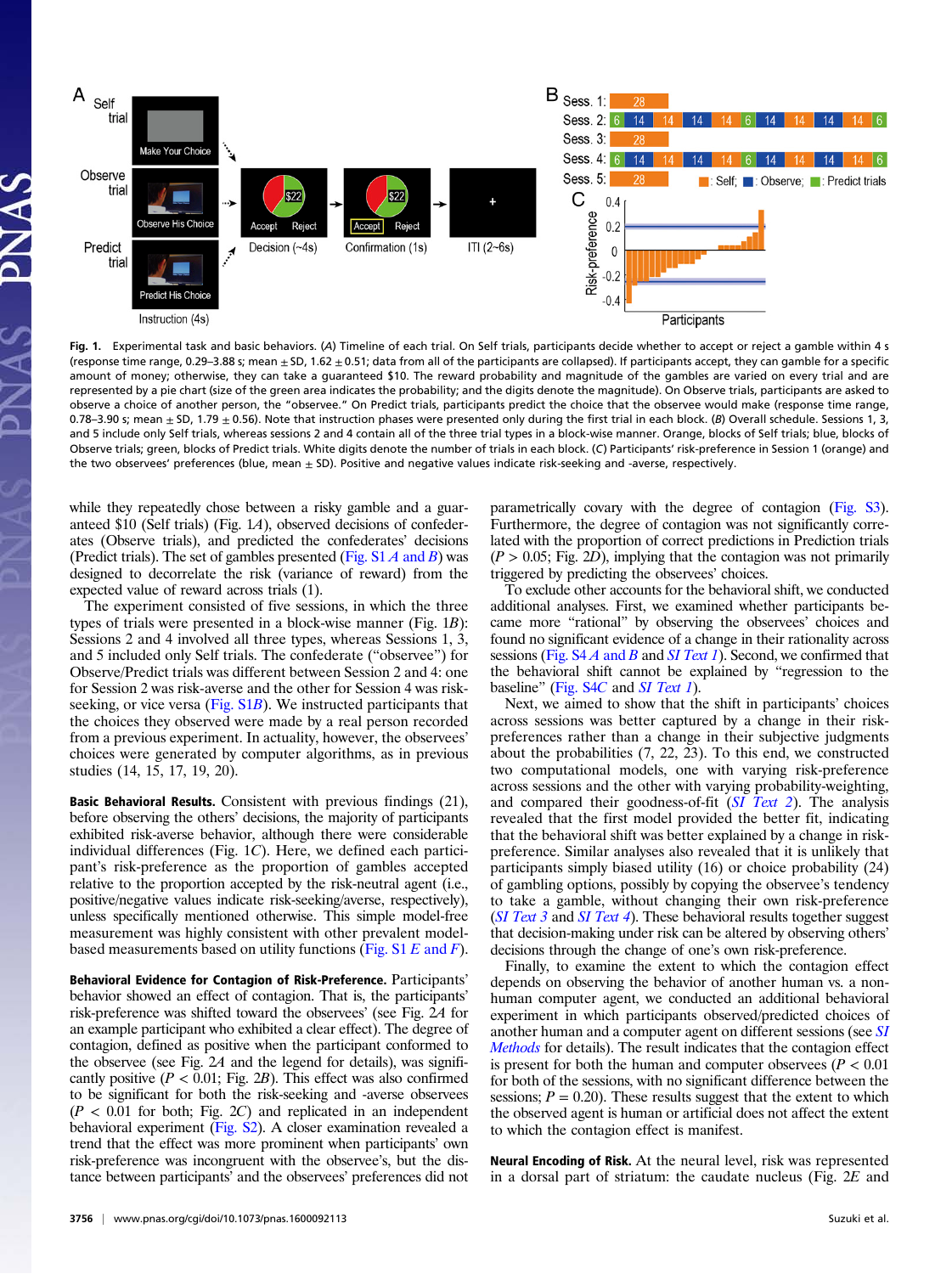

Fig. 2. Contagion of risk-preference. (A) Change of an example participant's risk-preference toward the observees'. Orange indicates the participant's riskpreference in each session, and blue indicates the observees' preference. The degree of contagion is defined as Δ: the change of the risk-preference (i.e., proportion of gambles accepted) from the last session. Δ is positive when the participant conformed to the observee; negative when she/he anticonformed. (B) Degree of contagion (mean  $\pm$  SEM across participants, n = 24). The degree,  $\Delta$ , is defined as the sum of  $\Delta_2$  and  $\Delta_4$ . \*\*P < 0.01. (C) Degree of contagion plotted separately for the risk-averse and -seeking observees (mean ± SEM across participants). (D) Degree of contagion in each participant plotted as a function of the proportion of the correct predictions made on Predict trials. (E) Neural representation of risk. Activity in the caudate significantly correlated with risk of the gamble at the time of decision in Self trials [P < 0.05 FWE corrected at cluster-level; GLM I ([SI Methods](http://www.pnas.org/lookup/suppl/doi:10.1073/pnas.1600092113/-/DCSupplemental/pnas.201600092SI.pdf?targetid=nameddest=STXT))]. (F) Relation between the behavioral risk-preference and the neural effect of risk in the caudate in an example participant. Filled points indicate the participant's behavioral risk-preference in each session; open points indicate the neural effect of risk (i.e., β value for the risk regressor in GLM I) in each session. (Inset) Scatter plot of the same data. (G) Relation between the behavioral risk-preference and the neural effect of risk (mean  $\pm$  SEM across participants). We regressed the neural effect in the caudate against the behavioral risk-preference across sessions and plot the average regression coefficient over the participants.

[Table S1\)](http://www.pnas.org/lookup/suppl/doi:10.1073/pnas.1600092113/-/DCSupplemental/pnas.201600092SI.pdf?targetid=nameddest=ST1). Blood-oxygen-level dependent (BOLD) signal in the caudate significantly correlated with the trial-by-trial risk of the gambling option at the time of decision in Self trials  $[P < 0.05]$ whole-brain familywise error (FWE) corrected at cluster level; general linear model (GLM) I ([SI Methods](http://www.pnas.org/lookup/suppl/doi:10.1073/pnas.1600092113/-/DCSupplemental/pnas.201600092SI.pdf?targetid=nameddest=STXT)). The right caudate activity was also significant ( $P < 0.05$ ) under the whole-brain FWE correction at voxel level. As a robustness check, we included the following variables into our regression model as re-gressors of no-interest (GLM I-2; [SI Methods](http://www.pnas.org/lookup/suppl/doi:10.1073/pnas.1600092113/-/DCSupplemental/pnas.201600092SI.pdf?targetid=nameddest=STXT)): the response time, the decision-related response, and the motor-related response. Running this revised model with the motor covariates on the anatomically defined caudate region of interest (25), we confirmed a significant effect of risk on the neural activity after adjusting for the effects of motor activity ( $P < 0.05$ ). The risk effect also continued to survive a whole-brain voxel-wise analysis with these motor covariates included, albeit at a reduced threshold ( $P < 0.005$  uncorrected; cluster size,  $k > 45$ ). Taken together, these results indicate that the caudate represents risk during decision-making, over and above effects of motor-responses and response-time.

# Neural Encoding of Risk Associated with the Behavioral Shift in Risk-

Preference. We then found that the neural effect of risk in the caudate covaried with the behavioral shift in risk-preference across sessions (see Fig. 2F for an example participant showing a clear effect). Here, the neural effect of risk in each session is expressed as a β value (i.e., regression coefficient) of the risk regressor from GLM I. To quantify this finding, we regressed the neural effect of risk in the caudate against the behavioral risk-preference across sessions and confirmed that the regression slope was significantly positive ( $P < 0.01$ ; Fig. 2G). The result does not change if we use the data from sessions including only Self trials (i.e., Sessions 1, 3, and 5) ( $P < 0.01$ ). We also conducted a whole-brain analysis to search for brain regions in which the neural effect of risk covaried with the behavioral preference

across sessions and found only one region: caudate nucleus  $(P < 0.05$  whole-brain FWE corrected at cluster level).

On the other hand, the expected value of the gambling option was correlated with activity in frontoparietal network brain regions including medial prefrontal cortex (mPFC) ( $P < 0.05$  whole-brain FWE corrected at cluster level; [Table S1](http://www.pnas.org/lookup/suppl/doi:10.1073/pnas.1600092113/-/DCSupplemental/pnas.201600092SI.pdf?targetid=nameddest=ST1) and [Fig. S5](http://www.pnas.org/lookup/suppl/doi:10.1073/pnas.1600092113/-/DCSupplemental/pnas.201600092SI.pdf?targetid=nameddest=SF5)A). However, the neural effects of expected value were not correlated with the behavioral shift in risk-preference across sessions ( $P > 0.05$  for all of the activated clusters; see [Fig. S5](http://www.pnas.org/lookup/suppl/doi:10.1073/pnas.1600092113/-/DCSupplemental/pnas.201600092SI.pdf?targetid=nameddest=SF5)B and the legend for details). Moreover, we found that, consistent with a previous study (16), mPFC and other regions tracked the utility signal incorporating the change in risk-preference across trials, but the neural effects were not associated with the behavioral shift across sessions ( $P > 0.05$  for all of the activated clusters; [Fig. S5](http://www.pnas.org/lookup/suppl/doi:10.1073/pnas.1600092113/-/DCSupplemental/pnas.201600092SI.pdf?targetid=nameddest=SF5)C). We also confirmed that the behavioral change of risk-preference did not covary with the neural effects of other decision-related variables: reward probability, magnitude, or squared magnitude of the gambling option ( $P > 0.05$ ) for all of the activated clusters; [F](http://www.pnas.org/lookup/suppl/doi:10.1073/pnas.1600092113/-/DCSupplemental/pnas.201600092SI.pdf?targetid=nameddest=SF5)ig.  $S5 D-F$ ). These neural findings together support our hypothesis that contagion modulates the neural representation of risk per se, not the representations of other factors such as expected value or integrated utility.

Learning About Others' Risk-Preference. To exhibit contagion in this task, participants first needed to learn observees' risk-preference from their choices. The proportion of correct predictions in Predict trials and postexperiment ratings about the observees' risk-preference showed that participants indeed succeeded in learning about their risk-preference (Fig.  $3 \text{ } A$  and  $B$ ). Furthermore, a closer examination of the prediction performance revealed that the learning was faster when the participants' preference was congruent with the observee's ([Fig. S6](http://www.pnas.org/lookup/suppl/doi:10.1073/pnas.1600092113/-/DCSupplemental/pnas.201600092SI.pdf?targetid=nameddest=SF6)), suggesting that the participants used their own preference as a starting point.

This suggestion is also supported by a formal model-based analysis. We constructed a family of computational models and fit those models to the participants' prediction behavior ([SI Text 5](http://www.pnas.org/lookup/suppl/doi:10.1073/pnas.1600092113/-/DCSupplemental/pnas.201600092SI.pdf?targetid=nameddest=STXT) and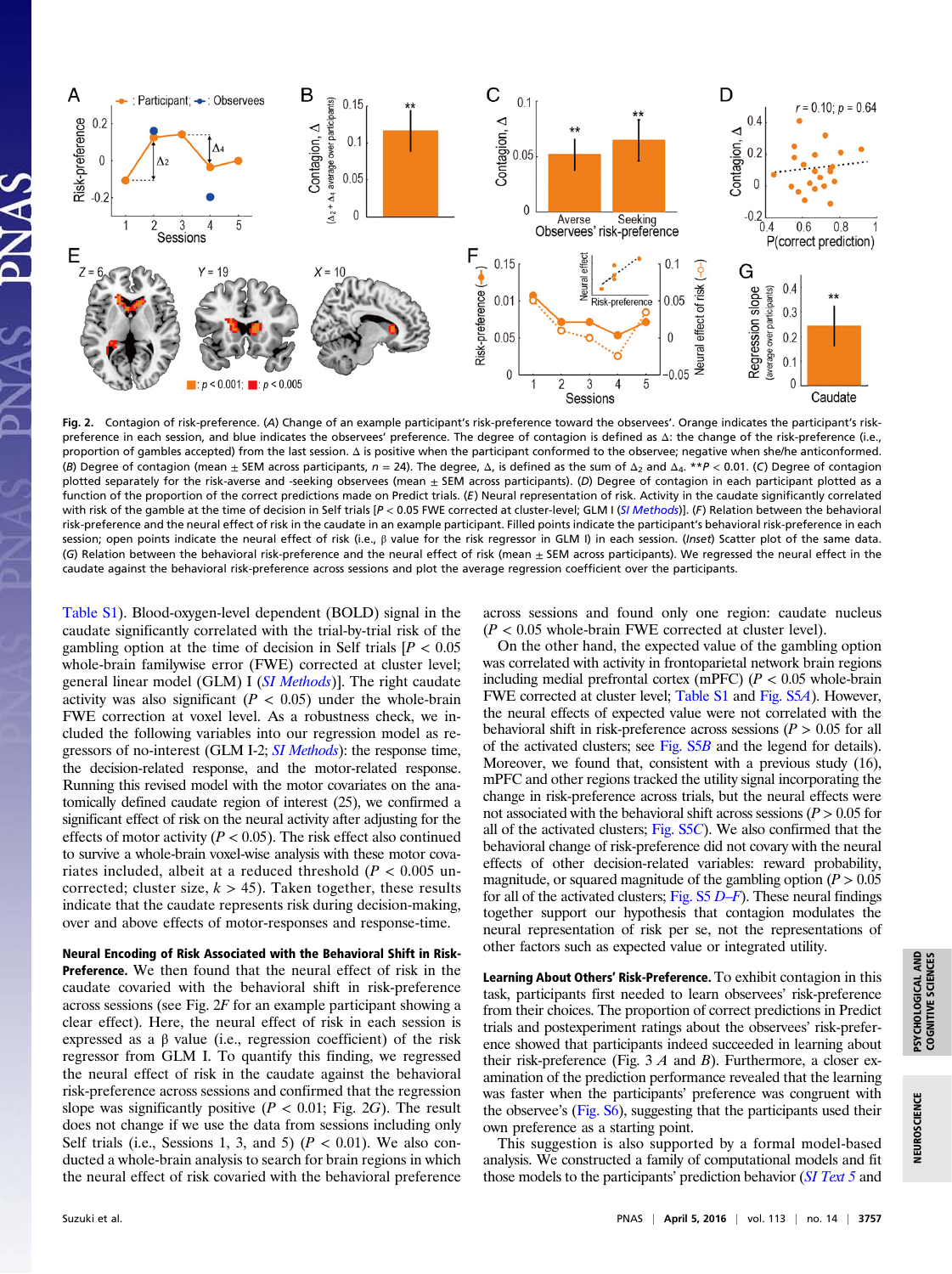[Table S2\)](http://www.pnas.org/lookup/suppl/doi:10.1073/pnas.1600092113/-/DCSupplemental/pnas.201600092SI.pdf?targetid=nameddest=ST2). The model comparison revealed that a Bayesian learning model using each individual's own risk-preference as a prior belief provided a better fit to the participants' actual predictions than alternative models did.

Neural Correlates of Learning About Others' Risk-Preference. To examine the neural substrates of learning about others' risk-preferences, we searched for brain regions associated with updating the belief about others' risk-preference, which is captured by the Kullback– Leibler divergence  $(D_{KL})$  between the posterior and the prior (26). The belief-updating signal,  $D_{KL}$ , was found to correlate with activity in dorsolateral prefrontal cortex (dlPFC) as well as other regions including dorsomedial prefrontal cortex (dmPFC) and inferior parietal lobule (IPL) at the time of confirmation in Observe trials (Fig. 3C and Table  $S3$ ;  $P < 0.05$  whole-brain FWE corrected at cluster level). Notably, the right dlPFC activity was also significant ( $P < 0.05$ ) under the whole-brain FWE correction at voxel level. Furthermore, we confirmed these activations survived even when potential confounds, such as the observee's response time, decision, motor responses, were included into the regression analysis [GLM V-2 ([SI Methods](http://www.pnas.org/lookup/suppl/doi:10.1073/pnas.1600092113/-/DCSupplemental/pnas.201600092SI.pdf?targetid=nameddest=STXT))]. These results suggest that updating of the belief in learning about others' riskpreference may occur in the dlPFC, dmPFC, and IPL—regions previously implicated in learning about others' reward structure and mental states (19, 27–30).

Functional Connectivity Between the dlPFC and the Caudate. Given the above results together with previous findings of the anatomical and functional connectivity between dlPFC and caudate (31, 32), we further reasoned that functional connectivity between the two regions would account for individual differences in the degree of behavioral contagion. To test this, we conducted a psychophysiological interaction (PPI) analysis on the caudate with a psychological factor, the timing of self-decision, and a physiological factor, the dlPFC activity (see [SI Methods](http://www.pnas.org/lookup/suppl/doi:10.1073/pnas.1600092113/-/DCSupplemental/pnas.201600092SI.pdf?targetid=nameddest=STXT) for details). This analysis revealed that functional coupling between the two regions at the time of self-decision (i.e., effect of the PPI term) was significantly correlated with the degree of behavioral contagion across participants (Fig. 3D;  $P < 0.05$ ; see *[SI Text 6](http://www.pnas.org/lookup/suppl/doi:10.1073/pnas.1600092113/-/DCSupplemental/pnas.201600092SI.pdf?targetid=nameddest=STXT)* for robustness check). More specifically, the PPI effect was negative and around 0 for those participants with lower and higher behavioral contagion effect, respectively (Fig. 3D), and the main effect of the dlPFC activity was significantly positive  $(P < 0.01)$ . A possible interpretation of these findings is that, for those individuals who are less susceptible to the contagion effect, the default connectivity between dlPFC and caudate is suppressed at the time of decision-making for the self.

## Discussion

The present study uncovers the computational process by which contagion effects arising from observing the behavior of another agent can influence one's own decision-making under risk.

Contagion Modulates Human Risk-Preference. Behaviorally, we demonstrate that human risk-preference can be altered by a contagion effect and rule out alternative possibilities such as changes in subjective judgment about the probabilities (22, 23) or simple bias for/against gambling options (16, 24). In economics and finance, the idea that risk-preferences can be changed is still controversial, and it is difficult to exclude the possibility that the observed shift in behaviors merely reflects the change of something else such as beliefs in expected value, reward probability, or integrated utility (33). Our behavioral analyses provide evidence for the view that risk-preferences can indeed be altered.

Why did the participants change their risk-preference toward the others? In our experiment, the participants were monetarily incentivized to learn others' risk-preference and predict their future choices. One possibility is that the learning with an explicit



Fig. 3. Learning about others' risk-preferences. (A) Participants' learning curve of the observees' risk-preferences. The proportion of correct predictions in Predict trials is plotted as a function of time (mean  $\pm$  SEM across participants;  $n = 24$ ). Data from Sessions 2 and 4 are collapsed. (B) Postexperiment ratings about the observees' risk-preferences. We plot participants' ratings (six-point scale) about how likely the observee would accept a gamble, separately for risk-averse and -seeking observees (mean  $\pm$  SEM across participants).  $*P < 0.01$ . (C) Neural representation of belief-updating during learning about others' risk-preferences. Activity in the dlPFC, the dmPFC, and the IPL significantly correlated with the update signal,  $D_{KL}$ which is measure of the difference between the posterior and the prior, at the time of confirmation in Observe trials [P < 0.05 FWE corrected at cluster-level; GLM V ([SI Methods](http://www.pnas.org/lookup/suppl/doi:10.1073/pnas.1600092113/-/DCSupplemental/pnas.201600092SI.pdf?targetid=nameddest=STXT))]. (D) Functional connectivity between dlPFC and caudate at the time of decision on Self trials reflected the degree of behavioral contagion across participants ( $ρ = 0.38$ ;  $P = 0.035$ ).

incentive for correct prediction leaked over to influence the participants' own choices. However, we found no association between the degree of contagion and the prediction performance in our data. Furthermore, previous studies have demonstrated that in various contexts, contagion can occur by merely observing/learning others' without any explicit incentive for prediction (14–17, 19). When taken together, the evidence suggests that the contagion effect is not contingent on the provision of an explicit incentive for prediction. An important direction for future studies will be to identify the specific contextual elements that gives rise to the emergence of a contagion effect on risk-preference (see *SI Text* 7 for further discussion).

We also found that contagion occurs with both human and artificial agents. In a behavioral experiment, we found that participants changed their risk-preference after observing not only human but also computer observees. This finding has an implication for finance. In modern financial markets, the use of algorithmic trading (trades generated by artificial intelligence) has become increasingly popular (34). Our finding implies that contagion of risk-preference can work in such markets and potentially play a critical role in financial bubble formation and collapse.

Risk-Preference Is Altered Through the Modulation of the Neural Processing of Decision-Risk. The neural representation of decision-risk in the caudate nucleus was found to be specifically modulated, in line with the behavioral shift in risk-preferences. On the other hand, representations of other decision-related variables such as expected value, reward probability, reward magnitude, and integrated utility signals, were unaffected by the behavioral shift. These results indicate that the neural representation of decision-risk per se is directly modulated by the contagion effect, consistent with the view that risk-preferences are altered through changes in risk perception.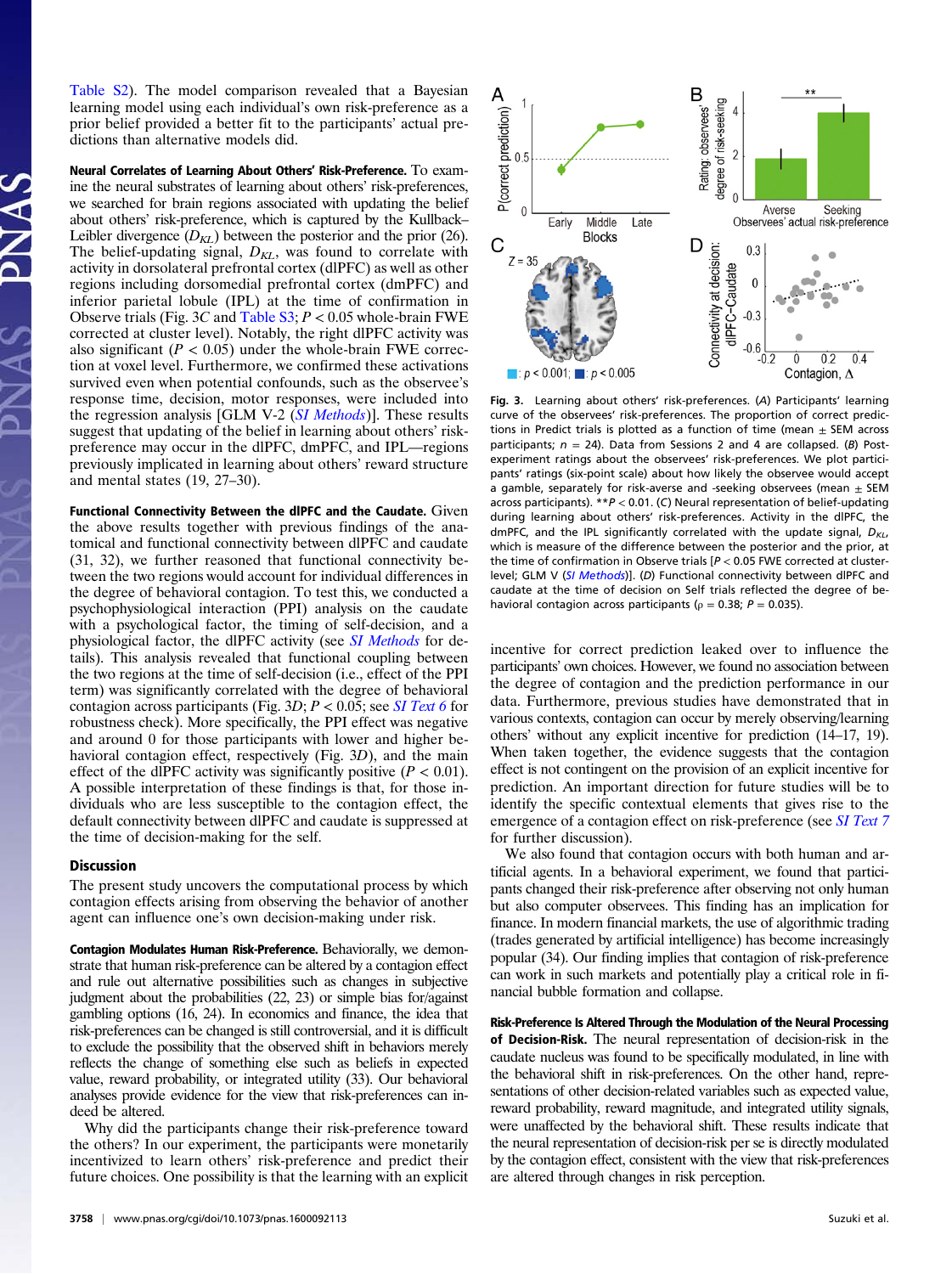Our finding that risk signals that can be used as an input to the decision process are encoded in the caudate nucleus stands in contrast to some other studies that have reported risk representations in ventral striatum as well as insular cortex (1, 35, 36). A key difference between those previous studies and the present study is that those previous studies probed the neural representation of "anticipation risk," in that they measured activity during an anticipatory phase in which an outcome was imminent, without a choice being rendered or after a choice was made. In the present study, we designed our experimental task to capture neural processing of risk at the time of decision-making without the contribution of other riskrelated effects such as anticipation risk and the effects of learning from reward feedback. The outcome of each choice was not revealed (37), ensuring that an outcome was not immediately anticipated and that valuations were not influenced by the history of previous outcomes (see (38, 39) for the discrimination of instructed and learned value information). According to our literature survey [\(Table S4](http://www.pnas.org/lookup/suppl/doi:10.1073/pnas.1600092113/-/DCSupplemental/pnas.201600092SI.pdf?targetid=nameddest=ST4)), only a few studies used such a design, and they reported neural activity related to decision-risk in diverse regions including caudate and insula (37, 40–43). The present study provides additional evidence that caudate tracks decision-risk.

The contribution of the caudate to decision-risk is broadly consistent with the view that dorsal striatum is implicated in motivational and reward-related processes that involve decisions about action (44, 45). Combining this view with our finding that risk-related caudate activity remains even after controlling for motor-related responses, we suggest that the caudate is involved in risk-processing during decisionmaking, above and beyond any contribution of this structure in motor responding per se. Moreover, a number of clinical studies have demonstrated that individuals with anxiety disorders show reduced reward-related neural responses in caudate (46), while being more risk-averse than other clinical patients and normal control groups (47, 48). These findings broadly support our claims about a role for the caudate in risk representation and modulation of risk-preference. However, it is important to note that the present findings do not exclude the possibility that insular cortex and/or other structures could also play a role in encoding risk signals at the time of decisionmaking, above and beyond a role in anticipation risk, particularly under conditions where an outcome is imminent.

Biological and social sciences have accumulated evidence that human valuations can be altered by a contagion effect (14, 15, 17, 19, 49, 50). However, we know little about which components of the value computation is affected. Does human valuation work at the level of specific decision-related attributes or at the level of an integrated utility signal that combines across multiple types of attribute? Our findings in the context of decision-making under risk imply, in a broad sense, that human valuation can be modulated through a change in the neural processing of a particular decision-related attribute (in this case, the risk representation), rather than necessarily acting on an integrated utility signal.

Modulation of Risk-Preference Is Mediated by an Interaction Between Neural Systems Implicated in Representing Risk and Learning About Others. By using model-based analyses on the behavioral and fMRI data, we showed that the process of learning about others' risk-preferences is well-captured by a Bayesian learning algorithm with the use of one's own preference as a prior belief and that the belief-updating in the learning is associated with dlPFC. The behavioral finding suggests that an individual uses his/her own preference as a starting point for learning and making inferences about other people, compatible with the concepts of "anchoring-and-adjustment" (51) and "self-projection" (52, 53).

- 1. Knutson B, Bossaerts P (2007) Neural antecedents of financial decisions. J Neurosci 27(31):8174–8177.
- 2. Platt ML, Huettel SA (2008) Risky business: The neuroeconomics of decision making under uncertainty. Nat Neurosci 11(4):398–403.

We also demonstrated via a connectivity analysis that functional coupling between the dlPFC and the caudate nucleus reflects individual differences in susceptibility to contagion. These results suggest that the contagion effect modulates the neural representation of risk in caudate through functional connectivity with the dlPFC. The role of a dorsolateral prefrontal–striatal circuit (31) in contagion of risk-preferences can be interpreted within a broader literature implicating this circuit in cognitive functions more generally such as in response-selection, planning, and setshifting (32). The dlPFC and caudate have also been specifically implicated in goal-directed learning and model-based reinforcementlearning (54–56). Taken together, the present findings suggest that the contagion effect may act on neural circuits underpinning a modelbased "cognitive" decision-making system.

The conclusions of the present study differ from previous findings by Chung et al. (16), who argued that contagion works by means of a constant bias to an integrated utility but not via risk-preference per se. Whereas the present study involved repeated opportunities to observe the risky behavior of another specific agent, in the Chung et al. study, participants interacted with multiple (six in total) anonymous agents throughout and thus did not have as much opportunity to learn about the specific risk-preferences of individual agents. Such task differences could potentially account for the difference in the overall findings between the studies. Our present findings indicate that when an individual has the opportunity to consistently observe the risky behavior of another agent, one's own risk-preference can be directly influenced.

In conclusion, our results provide a computational account of how human risk-preferences are altered by the contagion effect. This finding has implications for economic and clinical studies. Although previous studies in economics and finance have linked financial bubbles to herd behaviors based on social learning (57, 58), our findings provide evidence for the existence of a novel and parsimonious effect that could potentially contribute to financial bubble formation and collapse: contagion of risk-preference through changes in the perception of risk. Furthermore, given that adolescent behavior can be strongly influenced by peers (12), contagion of riskpreference could play a significant role in leading to increases in adolescent risk-taking resulting in maladaptive behavioral outcomes.

### Methods

This study was approved by the Institutional Review Board of the California Institute of Technology, and all participants gave their informed written consent.We provide a comprehensive description of the experimental procedures in [SI Methods](http://www.pnas.org/lookup/suppl/doi:10.1073/pnas.1600092113/-/DCSupplemental/pnas.201600092SI.pdf?targetid=nameddest=STXT).

In Self trials, participants chose whether to "accept" or "reject" a gamble for themselves. If they chose accept, they gambled for some amount of money; otherwise, they took a guaranteed \$10. Reward probability and magnitude of the gamble were varied in every trial ([Fig. S1](http://www.pnas.org/lookup/suppl/doi:10.1073/pnas.1600092113/-/DCSupplemental/pnas.201600092SI.pdf?targetid=nameddest=SF1)A), so that risk of the gamble (mathematical variance of reward) was decorrelated with the expected value of reward. In Observe trials, participants observed a choice made by the observee. The trials were designed to minimize differences from the Self trials, and so the timeline of a trial and the set of gambles presented were the same between the two types of trials (Fig. 1A and [Fig. S1](http://www.pnas.org/lookup/suppl/doi:10.1073/pnas.1600092113/-/DCSupplemental/pnas.201600092SI.pdf?targetid=nameddest=SF1) A and B). Furthermore, in the participant instructions, we emphasized that the observees did not have any further information about the task such as knowledge of the outcome of the gambles. Predict trials were introduced to confirm that the participants learned the observee's behavioral tendency (i.e., risk-preference) through the observation of his choices in Observe trials, and therefore the number of trials was less than the other two trial types (Fig. 1B and [Fig. S1](http://www.pnas.org/lookup/suppl/doi:10.1073/pnas.1600092113/-/DCSupplemental/pnas.201600092SI.pdf?targetid=nameddest=SF1) A–[C](http://www.pnas.org/lookup/suppl/doi:10.1073/pnas.1600092113/-/DCSupplemental/pnas.201600092SI.pdf?targetid=nameddest=SF1)).

ACKNOWLEDGMENTS. We thank Simon Dunne and Keise Izuma for helpful comments on the manuscript. This work was supported by the Japan Society for the Promotion of Science (JSPS) Postdoctoral Fellowship for Research Abroad (S.S.) and the National Institute of Mental Health (NIMH) Caltech Conte Center for the Neurobiology of Social Decision Making (J.P.O.).

- 3. Bossaerts P, Plott C (2004) Basic principles of asset pricing theory: Evidence from largescale experimental financial markets. Rev Finance 8(2):135–169.
- 4. Lejuez CW, et al. (2002) Evaluation of a behavioral measure of risk taking: The Balloon Analogue Risk Task (BART). J Exp Psychol Appl 8(2):75–84.

NEUROSCIENCE

NEUROSCIENCE